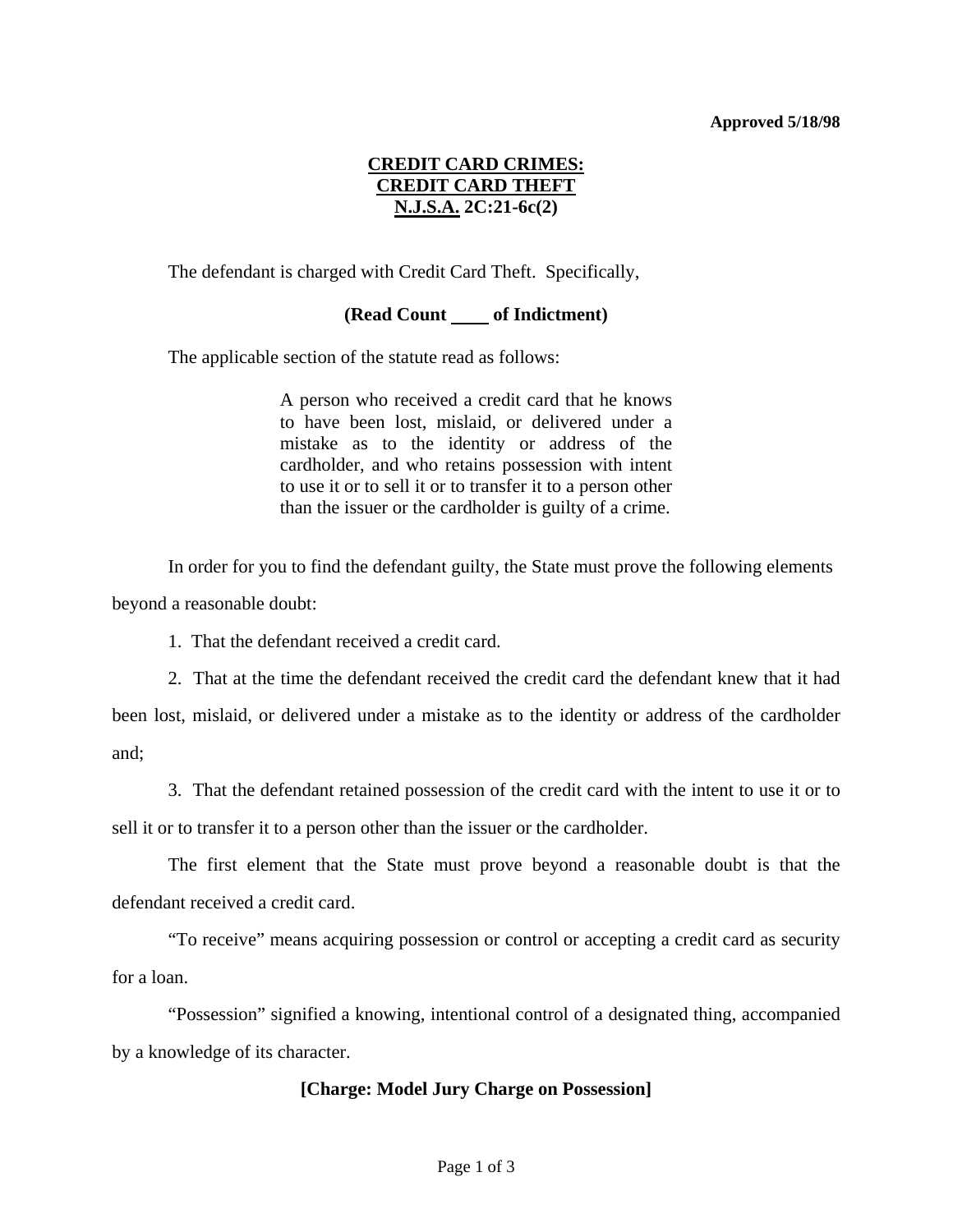#### **CREDIT CARD CRIMES: CREDIT CARD THEFT N.J.S.A. 2C:21-6c(2)**

 "Credit card" means any tangible or intangible instrument or device issued with or without a fee by an issuer that can be used, alone or in connection with another means of account access, in obtaining money, goods, services or anything else of value on credit, including credit cards, credit plates, account numbers, or any other means of account access.

 "Issuer" means the business organization or financial institution which issues a credit card or its duly authorized agent. Something is said to be "sold" when it is disposed of by sale. The term "transferred" means that something is passed or handed over from one to another.

 The second element that the State must prove beyond a reasonable doubt is that at the time the defendant received the credit card the defendant knew that it had been lost, mislaid, or delivered under a mistake as to the identity or address of the cardholder.

 "Cardholder" means the person or organization named on the face of a credit card to whom or for whose benefit the credit card is issued by an issuer.

 A person acts "knowingly" with respect to a result of his/her conduct if he/she is aware that it is practically certain that his/her conduct will cause such a result. A person acts knowingly with respect to the nature of his/her conduct if he/she is aware that his/her conduct is of that nature. "Knowing," "with knowledge" or equivalent terms have the same meaning.

 Knowledge is a condition of the mind which cannot be seen and can only be determined by inferences from conduct, words or acts. It is not necessary for the State to produce a witness or witnesses who could testify that the defendant acted knowingly.

 The third element that the State must prove beyond a reasonable doubt is that the defendant retained possession of the credit card with the intent to use it or to sell it or to transfer it to a person other than the issuer or cardholder.

 A person acts "with intent" when he/she acts with purpose. A person acts purposely with respect to the nature of his/her conduct or a result thereof if it is his/her conscious objective to engage in conduct of that nature or to cause such a result. A person acts purposely with respect